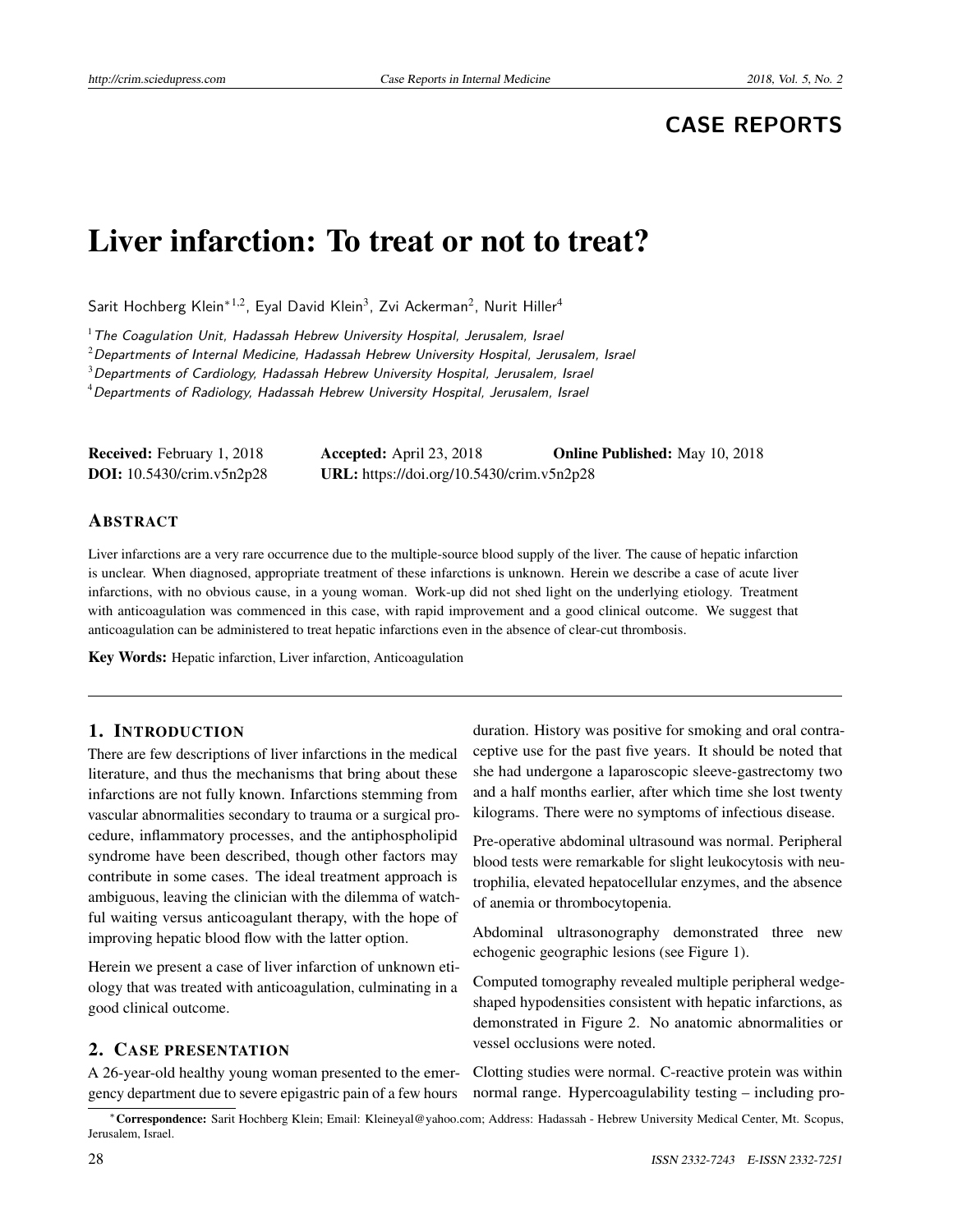teins C and S, prothrombin mutation, activated protein C resistance, factor 8, homocysteine and thrombin time – were normal. Lupus anticoagulant studies were also normal, as were antiphospholipid antibodies. Pathergy testing for Bechet's disease was negative. Occular funduscopy, performed to rule out uveitis, was unremarkable. Immune serologies, including anti-neutrophil cytoplasmic antibody studies, C3, C4 and anti-nuclear antibodies, were negative. Protein immune-electrophoresis showed no evidence of monoclonal gammopathy. Echocardiogram did not reveal ventricular dysfunction nor was there evidence of an intracardiac thrombus. Continuous monitoring was negative for arrhythmia.



Figure 1. Abdominal ultrasound demonstrating three echogenic lesions suspicious of infarction

<span id="page-1-0"></span>

Figure 2. CT scan demonstrating multiple peripheral wedge-shaped hypodensities consistent with hepatic infarctions

Anticoagulant therapy was chosen as the treatment strategy since no obvious treatable cause was found. Low molecular weight heparin (Enoxaparin) was initiated followed by a vitamin K antagonist (Warfarin). Swift resolution of the abdominal pain was noted within a few days, and elevated liver enzymes completely normalized. The patient continued treatment for six months thereafter. No additional symptoms pointing at a specific inflammatory disease developed during this time. On follow-up, the patient remains in good health, without clinical sequelae two years later.

#### 3. DISCUSSION

Liver infarction is a rare occurrence, most likely due to the multiple-source blood supply of the liver through both the hepatic arteries and the portal vein. When these infarctions do occur, they are usually caused by surgical, traumatic, or septic etiologies.<sup>[\[1](#page-2-0)-3]</sup> They have also been described in the medical literature as being secondary to vasculitis – specifically polyarteritis nodosa – via hepatic vessel inflammation and occlusion.[\[1,](#page-2-0) [4\]](#page-2-2) Haratake et al. described a case of hepatic infarction diagnosed during the autopsy of a 44-year-old man suffering from polyarteritis nodosa. In this case, a thrombus was found in the right portal vein. This situation has also been described in a pregnant patient who was later diagnosed as suffering from ulcerative colitis.<sup>[\[5\]](#page-2-3)</sup> In addition, liver infarction has also been reported in hepatocellular enzymes, the antiphospholipid antibody syndrome during pregnancy, in a hemodialysis patient with systemic lupus erythematosus, and in one additional non-pregnant patient.<sup>[\[6–](#page-2-4)[11\]](#page-2-5)</sup> One case of embolization from an atherosclerotic lesion has also been reported.[\[12\]](#page-2-6) Although it seems like a logical conclusion, an etiological connection with thrombophilia – aside from the rare occurrence in antiphospholipid antibody syndrome – has not been reported.

Time-wise, a surgical etiology causing multiple infarctions in our patient seemed unlikely, since two and a half unremarkable months had elapsed since she had undergone the bariatric procedure. The onset of abdominal pain was sudden, without previous discomfort. No vascular anomaly was noted in this case, and extensive blood testing did not reveal any explanation.

<span id="page-1-1"></span>Currently, there is no data concerning the appropriate management of these cases. Cases, for the most part, are treated according to etiology. In antiphospholipid antibody syndrome, treatment with anticoagulation is relevant since a thrombotic cause is obvious. In cases where an inflammatory cause is suspected, there may be a role for anti-inflammatory drugs, although no data regarding this issue has been published to date. The role of anticoagulant therapy, when there is no clear thrombotic etiology, is unknown.